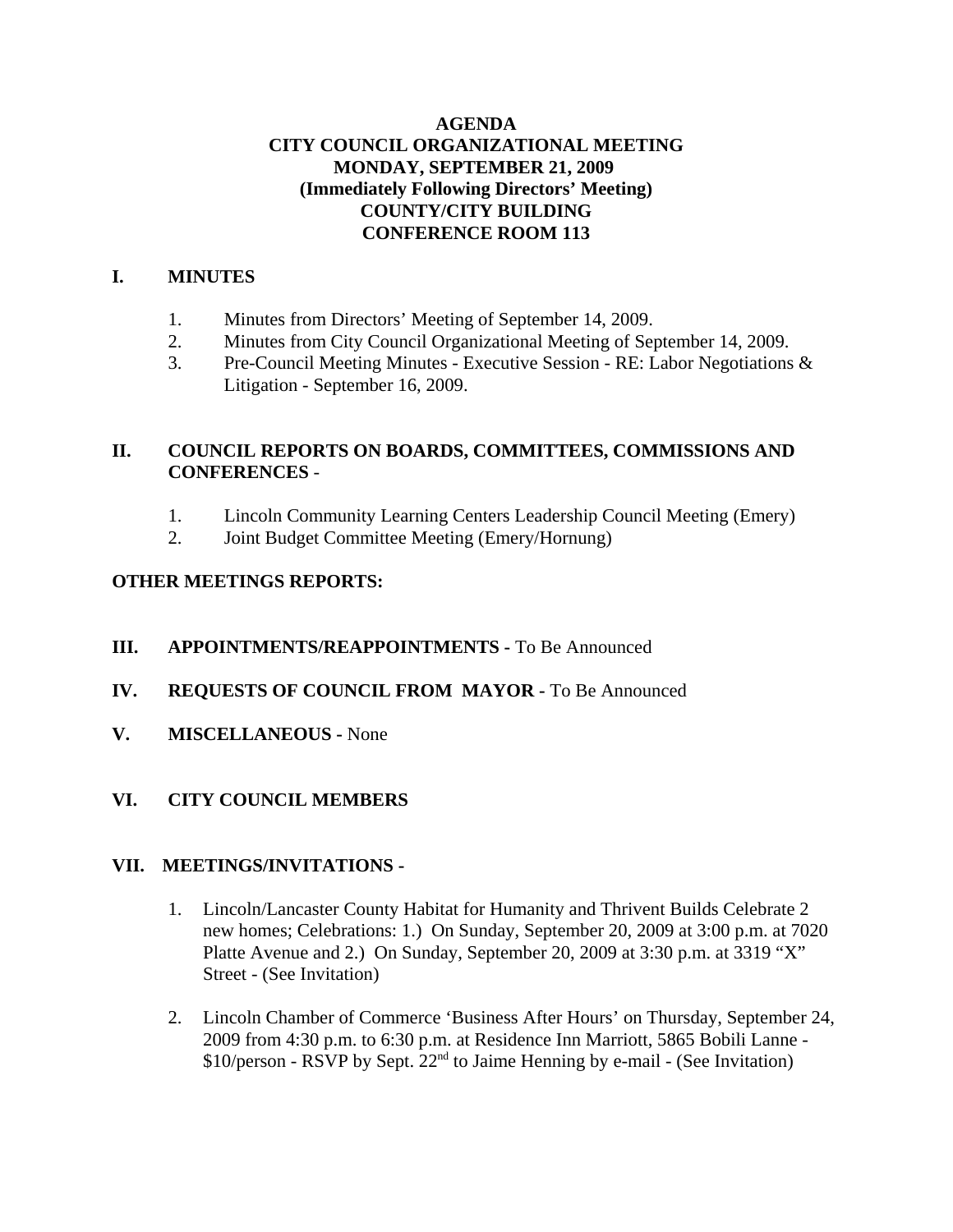- 3. Child Guidance Center's 7<sup>th</sup> Annual Leader in Children's Mental Health Award Breakfast on Thursday, October 15, 2009 from 7:30 a.m. to 8:45 a.m. at The Nebraska Club, 233 South  $13<sup>th</sup>$  Street,  $20<sup>th</sup>$  floor of the U.S. Bank Building -\$20/person - RSVP by Oct.  $7<sup>th</sup>$  - (See Invitation)
- 4. Lancaster County Medical Society 'Teach a Kid to Fish'- Community Summit for Prevention of Childhood Obesity on Tuesday, November 3, 2009 from 6:00 p.m. to 8:00 p.m. at BryanLGH,  $1600$  S.  $48<sup>th</sup>$  Street - (See Invitation)
- 5. REALTORS Association of Lincoln 90<sup>th</sup> Installation & Awards Banquet on Wednesday, October 7, 2009 at The Lodge at Wilderness Ridge, 1800 Wilderness Woods Place - 5:30 p.m., Social; 6:30 p.m., Dinner; 7:30 p.m., Program - RSVP by Oct.  $2<sup>nd</sup>$  at 441-3620 or by e-mail - (See Invitation)
- 6. Lied Center's  $20<sup>th</sup>$  Anniversary Party! on Friday, September 25, 2009 at 6:30 p.m. at the Lied Center for Performing Arts - (See Invitation)

## **VIII. ADJOURNMENT**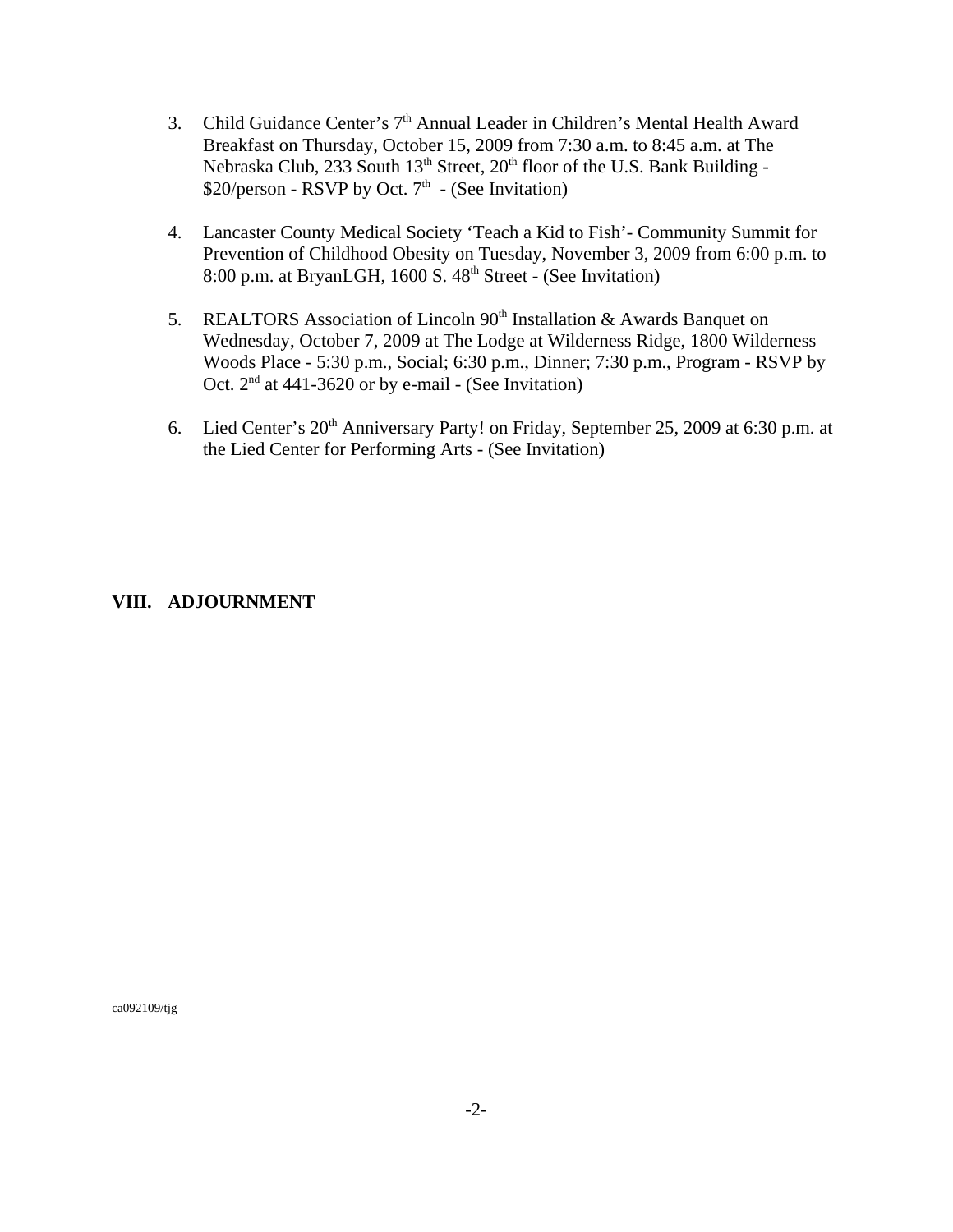## **MINUTES CITY COUNCIL ORGANIZATIONAL MEETING MONDAY, SEPTEMBER 21, 2009**

| <b>Present:</b>        | Doug Emery, Chair<br>Jon Camp<br><b>Adam Hornung</b><br>Jayne Snyder                                      |
|------------------------|-----------------------------------------------------------------------------------------------------------|
| Absent:                | John Spatz, Vice Chair<br>Jonathan Cook<br>Eugene Carroll                                                 |
| <b>Others Present:</b> | Rick Hoppe, Aide to the Mayor<br>Trish Owen, Aide to the Mayor<br>Patty Pansing-Brooks, Aide to the Mayor |

Chair Emery opened the meeting at 2:35 pm and announced the location of the Open Meetings Act.

#### **I. MINUTES**

- 1. Minutes from Directors' Meeting of September 14, 2009.
- 2. Minutes from City Council Organizational Meeting of September 14, 2009.
- 3. Pre-Council Meeting Minutes, Executive Session. RE: Labor Negotiations & Litigation September 16, 2009.

The above minutes were approved by acclamation.

## **II. COUNCIL REPORTS ON BOARDS, COMMITTEES, COMMISSIONS AND CONFERENCES**

#### **1. Lincoln Community Learning Centers Leadership Council Meeting Emery**

Emery stated this committee and the Joint Budget Committee Meeting scheduled for the same time. Councilman Emery did not attend this meeting.

## **2. Joint Budget Committee Meeting Emery/Hornung**

Emery stated they discussed meeting on October  $16<sup>th</sup>$  to talk about the direction of JBC and if to continue supporting all the agencies they now support, with their finite amount of money.

The Committee discussed repeating a success using approximately \$50,000 to offer people tax return assistance. This ultimately benefitted the City in the amount of approximately \$4,00,000 over a 2 year period. This item will be discussed on the  $16<sup>th</sup>$  with the City and County Board determining if the JBC should repeat.

Hornung gave further explanation of the tax program which helps people with tax returns, often on applying for income and other credits applicable, resulting in money received by participants and hopefully generating income for Lincoln. He added the program helps set up saving accounts, and encourages use of money to help sustain people longer. This is classified as assistance, no money received directly, but results in families realizing the significance of savings and the use of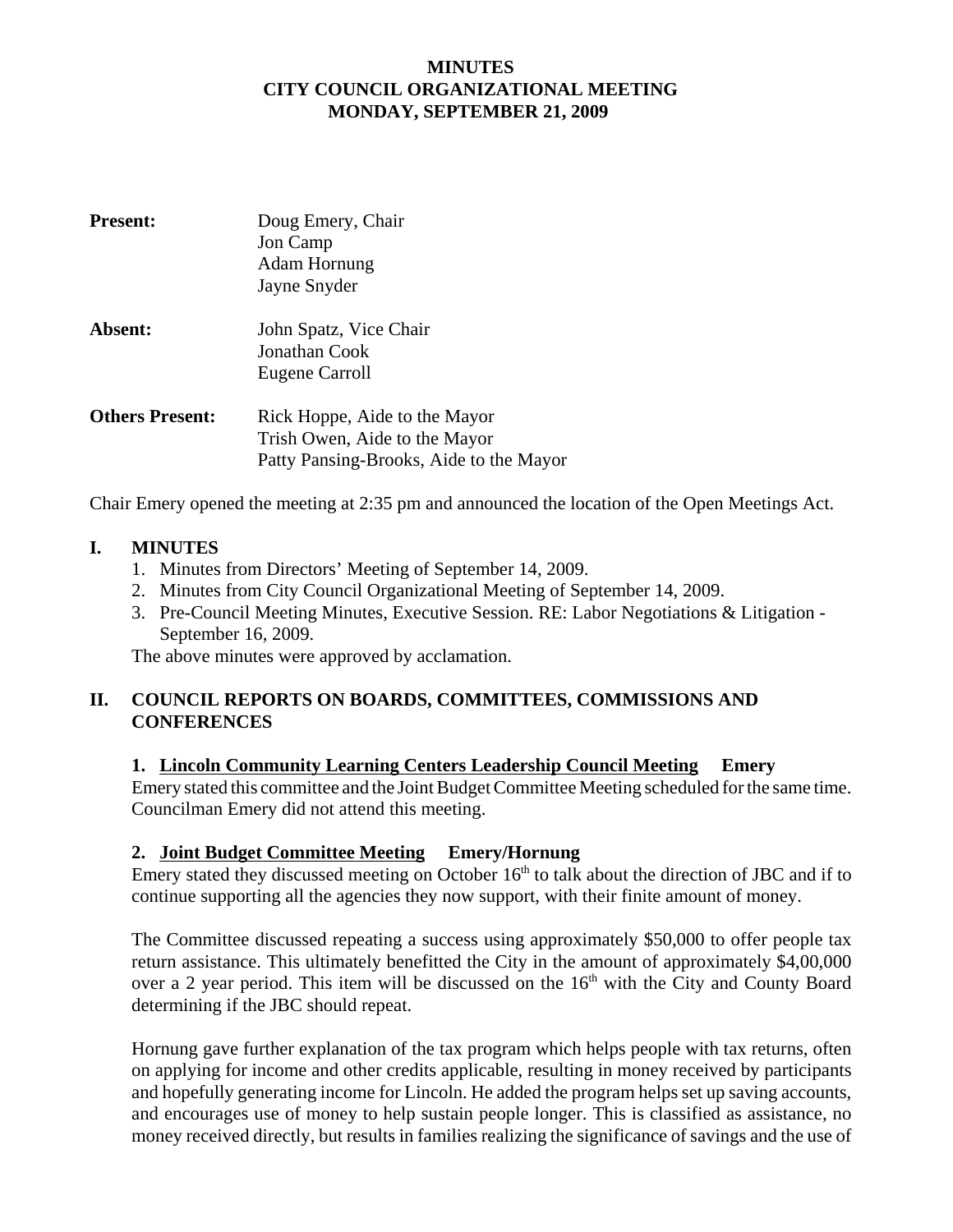their monies. Hornung added they are trying to get better information for agencies providing services. Now tracking services which gives data on the number who work with agencies or if we are serving a totally different group. Emery added there is a system but everyone is not listed yet.

## **OTHER MEETINGS REPORTS:**

## **III. APPOINTMENTS/REAPPOINTMENTS**

Hoppe stated nothing at this time.

## **IV. REQUESTS OF COUNCIL FROM MAYOR**

Hoppe stated he had clarifications on Mr. Gardner's sidewalk problem. Mr. Camp had talked with Public Works and the Mayor's office communicated with Gardner and walked the area. Mr. Gardner, as a taxpayer, wants the sidewalks fixed. However, between things done and sidewalks in other City areas, it would be difficult to move his sidewalk up the priority list. Hoppe added Councilman Camp indicated to Public Works that he would like a report to Council regarding the sidewalk plan. Does Council want a sidewalk discussion, or a written report? Camp commented Mr. Gardner is adamant about his needs. Do not want a lot of time/effort spent administratively but want money put into repairing sidewalks, no matter where they're at. In the last couple budgets one million per year was budgeted. Want a "do it mode".

Hoppe thought an issue would be the amount of money, as the City is far behind, and if accelerating into different types of sidewalks will need additional dollars or a different plan. Camp commented Public Works has previously said it costs \$3,000 to stripe from one side of a street to the other for pedestrian crossings. With 12,000 intersections take the money and put into sidewalks. If we can correct Mr. Gardner's problem at one time it would be a consideration.

Snyder thought Public Works clarified and set priorities. She stated not just one area of town, but various areas have very dangerous sidewalks. Very hard to set priorities, which Public Works does, plus we need to look at the budget. Asked if some money related to trails was available for sidewalks? Camp added a big question would be, why with all the dollars it seems like sidewalks, which we inventory, are not a priority? Snyder thought some stimulus money was related to transportation and modes of transportation. Hoppe said he would check.

Emery suggested a Pre-Council to talk about where we are, the priorities, if we're keeping up, or falling behind, and formulate a plan. Hoppe agreed. Emery stated part of the issue is we put in a process without necessarily having a funding mechanism.

Camp requested to have curbs, sewer inlets and snow removal included. Emery stated if money is deferred from street paving to sidewalks/curbs we will not have anything paved. We can spread just so far, and should discuss. Camp added he also would want preventive steps. Emery commented Council will have to decide what the funding mechanisms are and then move forward.

Hoppe asked if the Pre-Council could be scheduled for October 5<sup>th</sup>? Emery stated he will check the Council calendar but at this time would be all right.

## **V. MISCELLANEOUS**

None